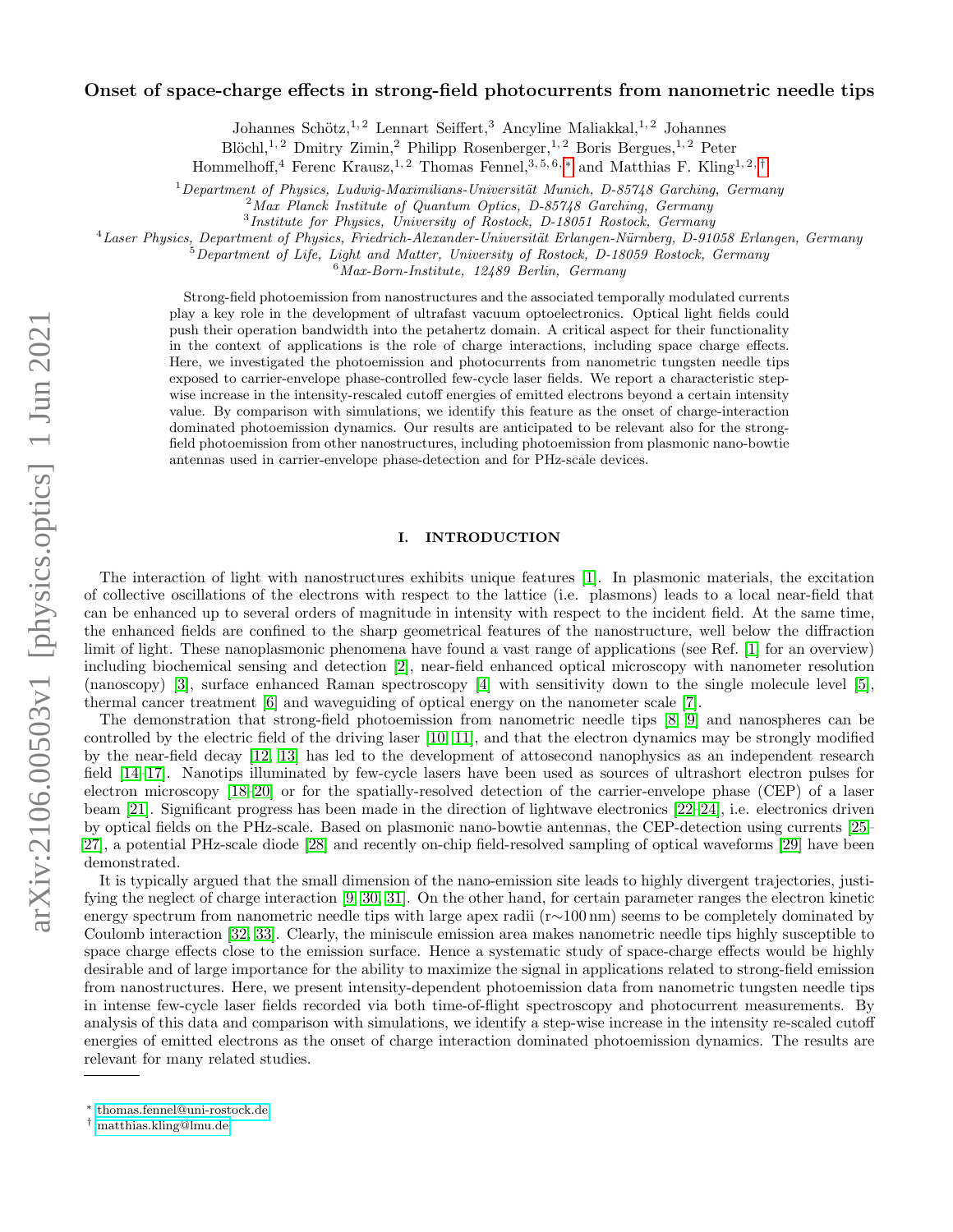#### II. EXPERIMENTAL SETUP

The experimental setup is illustrated in Fig. [1.](#page-1-0) We obtained CEP-stable pulses centered at 750 nm from a hollowcore fiber broadened Ti:sapphire laser system (Spectra Physics, Femtopower Compact Pro HR/CEP) at 10 kHz repetition rate. The pulses were compressed with a set of chirped mirrors (Ultrafast Innovations, PC70) to 4.5 fs in full-width-at-half-maximum (FHWM) of the intensity envelope, which was determined via the Dispersion Scan (dscan) technique [\[34\]](#page-5-25). A pair of fused silica wedges was used to control the dispersion and the CEP of the pulses. The few-cycle pulses with controlled CEP were focused onto a nanometric tungsten needle tip using an off-axis parabola (OAP, f=10 cm). The needle tip was produced using wet chemical etching [\[35\]](#page-5-26), resulting in a typical apex radius of (40±20) nm. The emitted photoelectrons were detected using a time-of-flight (TOF)-spectrometer (Stefan Kaesdorf, ETF10) and a time-to-digital-converter (FAST ComTec, P7889). Due to the vacuum-requirements for the electron spectra measurements and the microchannel-plate detector of the spectrometer, the setup was placed in a vacuum chamber. The photoemitted electrons also resulted in a photocurrent from the nanotip. The photocurrent was amplified using a low-noise high-gain transimpedance amplifier (FEMTO, DLPCA-200) and detected using a lock-in amplifier (Zürich Instruments, HF2LI). For the measurements of the CEP-dependence, the CEP of consecutive laser pulses was flipped between  $\phi_0$  and  $\phi_0 + \pi$  using the acousto-optic programmable dispersive filter (Fastlite Dazzler) of the Ti:sapphire laser system.



<span id="page-1-0"></span>FIG. 1. Experimental setup: A linearly polarized few-cycle pulse at 750 nm with controlled CEP (thick red line showing a cosine pulse for CEP = 0, and thin red line showing a -cosine pulse for CEP =  $\pi$ ) irradiates a tungsten nanometric needle tip. OAP: off-axis parabola, TOF: time-of-flight spectrometer. The CEP and dispersion are adjusted with fused silica wedges (not shown). In addition to the kinetic energy spectrum of emitted electrons measured using the TOF-spectrometer, the photocurrent from the tip is recorded.

The digital lock-in amplifier was capable of demodulating the signal input at several frequencies in parallel. For the first frequency, we chose the laser repetition rate  $f_{\text{rep}} = 10 \text{ kHz}$  which resulted in a signal proportional to the total photocurrent. The second frequency was the CEP-flipping frequency  $f_{CEP}$  which was set to 5 kHz. We observed the best signal to noise performance at the maximum gain of  $10^9 \text{ V/A}$  of the transimpedance amplifier even though the nominal gain bandwidth  $(f<sub>-3dB</sub>)$  was below 5 kHz, which slightly reduced the gain at 10 kHz. The conversion factor between signal amplitude and electrons per shot is approximately given by  $0.6$  electrons · shot<sup>-1</sup> $\mu$ V<sup>-1</sup>. Our experiments are conducted in the multi-electron emission regime with up to several hundred electrons per shot. Similar conditions were found for the nano-bowtie current experiments driven at MHz repetition rates [\[27\]](#page-5-18). Their study indirectly indicates  $10^3$  to  $10^4$  electrons per shot per nanostructure, based on the CEP-current per shot and nanostructure (0.11 electrons) and the ratio of CEP-current to total current ( $10^{-4}$  to  $10^{-5}$ ). The results of our studies are thus of direct importance also in related experiments where currents from nanostructures are measured.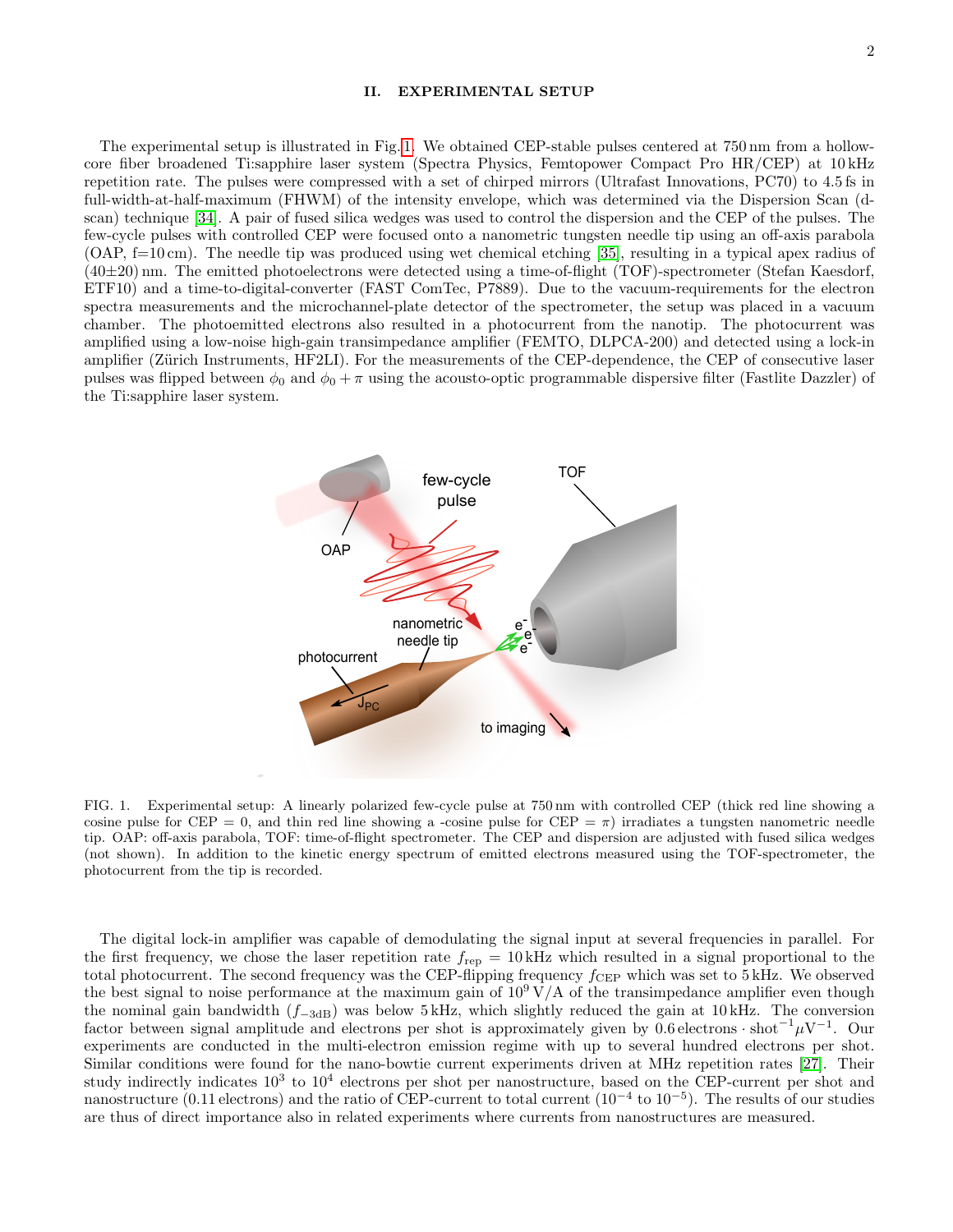## III. RESULTS AND DISCUSSION

The connection between the photocurrent emitted from and flowing through the tip (and measured with the lock-in amplifier as discussed above - short 'the photocurrent') and the TOF measurements is established in Fig. [2,](#page-2-0) which shows the intensity dependence of the number of detected electrons. In our experiments, we observed no significant damage to the nanotip during the measurement even at the highest intensities, as confirmed by the repeatability of the measurements. Both photocurrent (blue crosses and dashed line) and TOF (red triangles and solid line) measurements show a very similar evolution. However, in the photocurrent, approximately a factor 70 more electrons are detected. The main reason is likely the partial transmission of the TOF spectrometer due to the acceptance angle of only around 2.5◦ . We intentionally did not make use of the lens in the TOF spectrometer in order to avoid distortions of the spectra. From a rough estimate considering the emission angle [\[9\]](#page-5-5) we would expect a factor of 40, which is close to our observation. This illustrates the advantage of the photocurrent approach to capture all emitted electrons if this is required to characterize the dynamics which may allow shorter measurement times. The total number of detected electrons per shot in the photocurrent increases from below 5 at the lowest input power of 0.1 mW to above 3000 at 2 mW. The photocurrent may include slow, potentially thermally emitted electrons that are not resolved in the TOF measurement. Most importantly, the change of the slope in Fig. [2](#page-2-0) towards a linear emission regime is interpreted as a signature for the onset of substantial charge interaction.



<span id="page-2-0"></span>FIG. 2. Evidence of charge interaction in the recorded electron yield and photocurrent measurement: TOF (red) and current (blue) count rate together with the detected CEP dependence (light and dark gray, respectively). The current curves have been scaled by a factor 1/70. The change in slope towards linear emission indicates substantial charge interaction. The black lines serve as a guide to the eye.

Figure [2](#page-2-0) also shows the amplitude of the CEP-dependent modulation of the photocurrent (dark gray crosses and dashed line) and the electron yield from the TOF measurement (light gray triangles and solid line) by scanning the CEP over 20 values between 0 and  $2\pi$ . Note that the statistical error in the TOF measurements is significantly higher (not shown for the sake of clarity of the figure): on the order of the oscillations between consecutive datapoints, since the measurements are affected by slow laser power drifts and fluctuations unlike the photocurrent that is measured with a lock-in amplifier. A ratio of CEP-dependent modulation signal to total count rate of around 10<sup>−</sup><sup>2</sup> is measured, which is between one and two orders of magnitude above what has been reported in other studies using nano-bowtie structures and MHz repetition rate sources [\[26\]](#page-5-27). The reason could be twofold. Firstly, it has been reported that in MHz repetition rate nanotip experiments the strong-field emission is suppressed due to accumulative heating [\[36\]](#page-5-28). Secondly, we use shorter input pulses and non-resonant field enhancement that translates into enhanced near-fields with a pulse duration similar to the incident pulse.

CEP-averaged photoelectron energy spectra measured by the TOF for various local intensities are shown in Fig. [3 a](#page-3-0). At low intensities (black curve), a low-energy peak connected to a plateau is observed, reminiscent of the direct electron and rescattering contributions of strong-field photoemission corresponding to the  $2 U_{\rm p}^{\rm loc}$  and  $10 U_{\rm p}^{\rm loc}$ -cutoffs, similar to e.g. Ref. [\[11\]](#page-5-7). Note that here  $U_p^{\text{loc}}$  is the local ponderomotive potential of the enhanced near-field. Beyond shimal to e.g. Ref. [11]. Note that here  $\sigma_{\rm p}$  is the local ponderomotive potential of the emilanced hear-heid. Beyond the plateau, the spectra decrease rapidly but still extend to quite high kinetic energy. This is m the high dynamic range of the spectrometer. For each data set, the value of the cutoff of the plateau is evaluated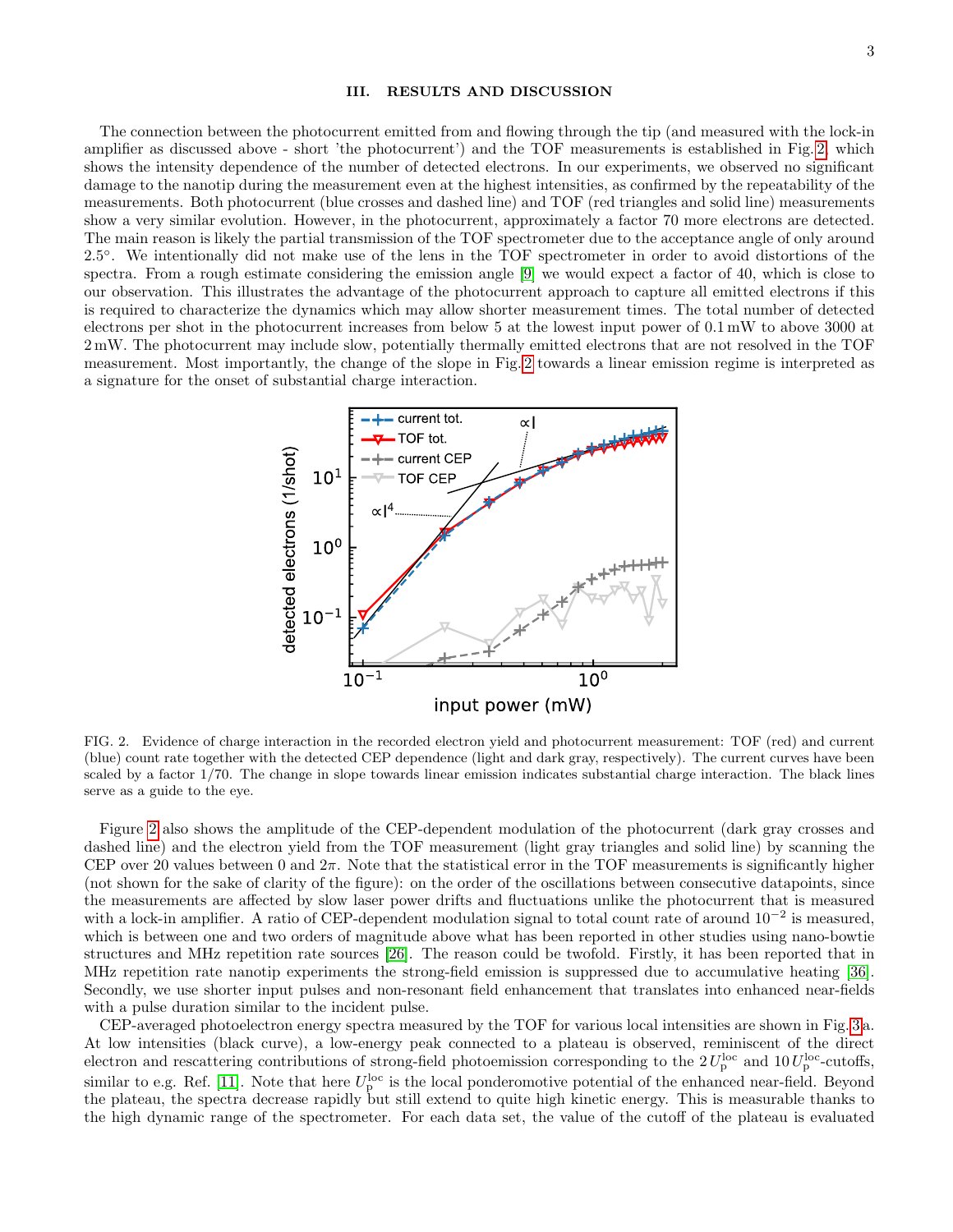4

by fitting straight lines to the logarithmic plot of the data below (orange) and above (green) the apparent cutoff and determining their intersection point, as illustrated here for the lowest input power shown. As the laser power is increased, the cutoff of the plateau evolves into a peak structure (cf. gray curve in Fig. [3](#page-3-0) a). The formation of the peak is consistent with the typical structure of elastic backscattering at higher intensity, where the underlying classical trajectory picture becomes increasingly appropriate [\[37\]](#page-5-29).



<span id="page-3-0"></span>FIG. 3. Impact of charge interaction on the cutoff energies of recollision electrons emitted from a nanometric tungsten needle tip: a) CEP-averaged electron energy spectra for different laser input powers (as indicated). The cutoff energies are defined via the intersection of linear fits of the data below (orange line) and above (green line) the apparent cutoff of the respective recollision plateaus (here visualized only for the lowest power). b) Cutoff energies as function of near-field intensity (black circles). Colored arrows indicate the cutoffs corresponding to the spectra in a). Gray and red symbols show the cutoffs extracted from semi-classical  $M<sup>3</sup>C$  simulations performed for the experimental parameters when ex- and including charge interaction, respectively. Gray and black lines visualize the  $10 U_p^{\text{loc}}$  cutoff law as expected from the simple mans model and a rescaled 16  $U_{\rm p}^{\rm loc}$  cutoff law. The scaling factor between input laser power and local intensity is deduced from matching the lowest three experimental cutoff values to the  $10 U_{p}^{\text{loc}}$ -cutoff law.

Clear indications for the onset of considerable charge interaction effects are found in both the power scaling of the yield in Fig. [2,](#page-2-0) which no longer reflects the typical strongly non-linear yield increase with intensity but grows nearly linearly, and the intensity scaling of the plateau cutoff (black circles) shown in Fig. [3b](#page-3-0). For the lowest intensities, a linear scaling of the cutoff corresponding to the  $10 U_p^{\text{loc}}$ -cutoff law (solid gray line) is found. At a local intensity of about  $7.5\times10^{13}$  W/cm<sup>2</sup> a step-wise increase of the cutoffs is observed, followed by an again nearly linear scaling corresponding to a modified cutoff-law of about  $16 U_{\rm p}^{\rm loc}$  (solid black line). Both effects, i.e. the nearly linear yield evolution with laser power and the increased cutoff are consistent with previous results found for dielectric nanospheres [\[38,](#page-5-30) [39\]](#page-5-31). According to these studies, ionization is limited by charge separation at the surface. The capacitor-like field formed by the released electrons and the residual ions remaining in the nanostructure quenches tunnel ionization, leading to a nearly linear growth of the electron yield with power. The additional energy gain is attributed to modified recollison dynamics due to the trapping field resulting from the charge separation and space charge repulsion among the electrons in the departing bunches [\[38,](#page-5-30) [39\]](#page-5-31).

To substantiate that the observed cutoff enhancement is caused by charge interaction, we performed semi-classical trajectory simulations for the experimental parameters. We adapted our Mean-Field Mie Monte-Carlo  $(M^{3}C)$  model, previously utilized to study strong-field photoemission and attosecond streaking at dielectric nanospheres [\[38,](#page-5-30) [40–](#page-6-0)[42\]](#page-6-1), for the description of electron emission from a metallic nanotip. The details of the original nanosphere model are described in [\[43\]](#page-6-2). In brief, the near-field of a dielectric sphere is evaluated as a combination of the linear polarization field caused by an incident laser pulse and additional non-linear contributions from charge interaction that we treat as a mean-field in electrostatic approximation. The latter includes both Coulomb interactions among and the additional sphere polarization caused by the free charges, i.e. liberated electrons and residual ions. Electron trajectories are generated by Monte-Carlo sampling of ADK-type tunneling rates [\[44\]](#page-6-3) and are propagated in the local near-field by integrating classical equations of motion. For electrons propagating in the material, we account for elastic electronatom collisions and inelastic collisions (impact ionization) via respective scattering cross-sections. To describe the photoemission from a metallic nanotip, we considered three key modifications. First, we allow tunneling only from one half-sphere to mimic the apex of the nanotip. Second, we account for the emerging image charges within the metal in the describtion of the mean-field. Third, we use a Fowler-Nordheim type tunneling rate and consider a workfunction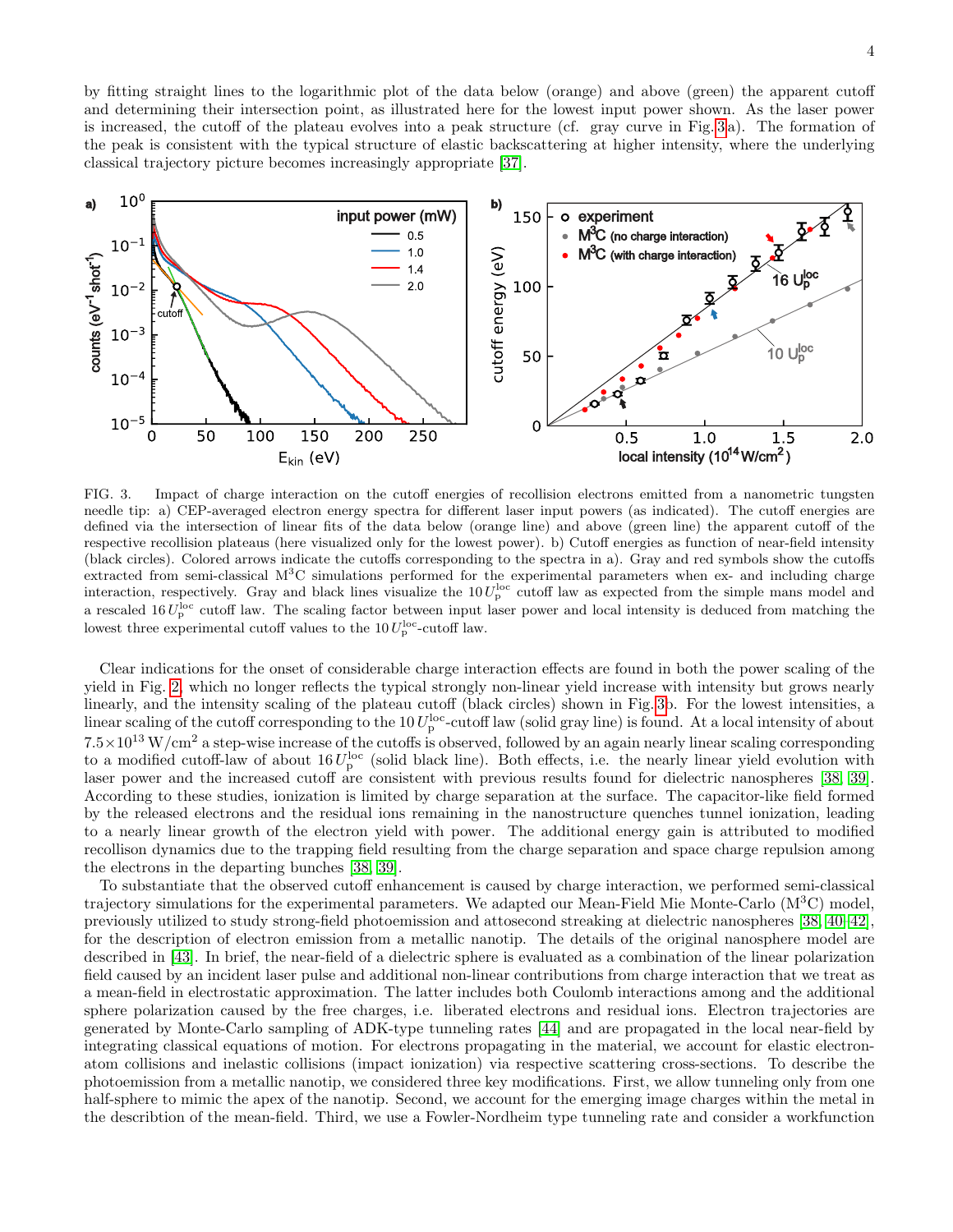of 6.5 eV for the oxidized tungsten nanotip similar to earlier studies [\[11,](#page-5-7) [45,](#page-6-4) [46\]](#page-6-5). We note that the rate was scaled with a linear factor for best agreement with the experimental data.

The cutoff energies extracted from  $M<sup>3</sup>C$  simulations with the mean-field turned off and on are shown in Fig. [3](#page-3-0) b) as gray and red symbols, respectively. The simulations excluding the mean-field predict cutoffs following the 10  $U_{\rm p}^{\rm loc}$ -law. When including the mean-field, cutoffs around  $10 U_p^{\text{loc}}$  are only obtained at low intensities where ionization and thus charge-interaction-induced modifications of the local near-fields are weak. At higher intensities, the cutoff converges to  $16 U_{\rm p}^{\rm loc}$  in close agreement with the experiment. Although the transition between the two cutoff laws is less rapid than in the measured data, the semiclassical model captures the main trends and thus confirms that the observed step-like feature is a clear signature for the onset of charge interaction dominated photoemission.

So far, most systematic studies focusing on charge interaction in strong-field photoemission were performed on isolated nanospheres [\[10,](#page-5-6) [38,](#page-5-30) [41,](#page-6-6) [47\]](#page-6-7). In these works, several effects could be identified by thorough analysis of the experimental results and extensive numerical simulations. Despite the differences in the strong-field photoemission process between nanometric metallic needle tips and dielectric nanospheres, the similarity of the observed chargeinteraction effects, the strong reduction of the nonlinearity of the photoemission process and the increase of the cutoff energy, are striking.

Our measurements indicate that charge interaction starts to affect the electron dynamics above a near-field intensity of  $7.5 \times 10^{13}$  W/cm<sup>2</sup> or around 1000 e<sup>-</sup>/shot for 4.5 fs pulses at 750 nm and tungsten needle tips with a tip radius of around 40 nm. While the strong-field tunneling photocurrent experiments on nano-bowties and triangles [\[25,](#page-5-17) [28,](#page-5-19) [29,](#page-5-20) [31,](#page-5-22) [48\]](#page-6-8) focus mainly on the CEP-dependent current which is on the order of one electron per shot, the total number of charges per shot is typically several orders of magnitude higher [\[26,](#page-5-27) [27,](#page-5-18) [31\]](#page-5-22) and therefore in a similar regime as for our experiment. Our study also shows that despite the clear charge interaction, waveform-dependent photocurrents can be measured, which is important for the development of applications of field-controlled currents. The discussion of charge interaction given here is therefore of high relevance to these studies as well. Additionally, the higher kinetic energies of electrons due to the charge interaction could prove useful in future applications.

## IV. CONCLUSIONS

We have investigated the photoemission and photocurrents from nanometric tungsten needle tips in CEP-controlled few-cycle laser fields. For multi-electron emission, we identified two regimes, where initially the cutoff energies of emitted electrons closely follow what is expected from near-field enhanced backscattering dynamics. At the onset of charge interactions becoming dominant in the emission process, we observed a step-wise increase in the cutoff energies. The results are relevant also for the strong-field electron emission from other nanostructures, including studies where ultrafast currents from plasmonic bow-tie nanostructures have been used for CEP-detection and PHzscale optoelectronic devices.

#### ACKNOWLEDGEMENTS

We acknowledge fruitful discussions with Matthew Weidman and support in the fabrication of the nanometric needle tips by Mohammed Qahosh, Markus Bohn, and Hirofumi Yanagisawa. T.F. acknowledges computing time provided by the North German Supercomputing Alliance (HLRN, ID mvp00017).

#### FUNDING

[http://dx.doi.org/10.13039/501100001659,](http://dx.doi.org/10.13039/501100001659)"Deutsche Forschungsgemeinschaft", via SPP QUTIF, LMUexcellent, and projects 389759512 and 398382624; http://dx.doi.org/10.13039/501100000781,"European Research Council", via FETopen PetaCOM and FETlaunchpad FIELDTECH; http://dx.doi.org/10.13039/501100004189,"Max-Planck-Gesellschaft", via the IMPRS for Advanced Photon Science and the Max-Planck Fellow program.

<span id="page-4-0"></span><sup>[1]</sup> M. I. Stockman, et al. Roadmap on plasmonics. J. Opt., 20(4):043001, 2018.

<span id="page-4-1"></span><sup>[2]</sup> M. I. Stockman. Nanoplasmonic sensing and detection. Science, 348(6232):287–288, 2015.

<span id="page-4-2"></span><sup>[3]</sup> R. J. Hermann and M. J. Gordon. Nanoscale optical microscopy and spectroscopy using near-field probes. Ann. Rev. Chem. Biomol. Eng., 9(1):365–387, 2018.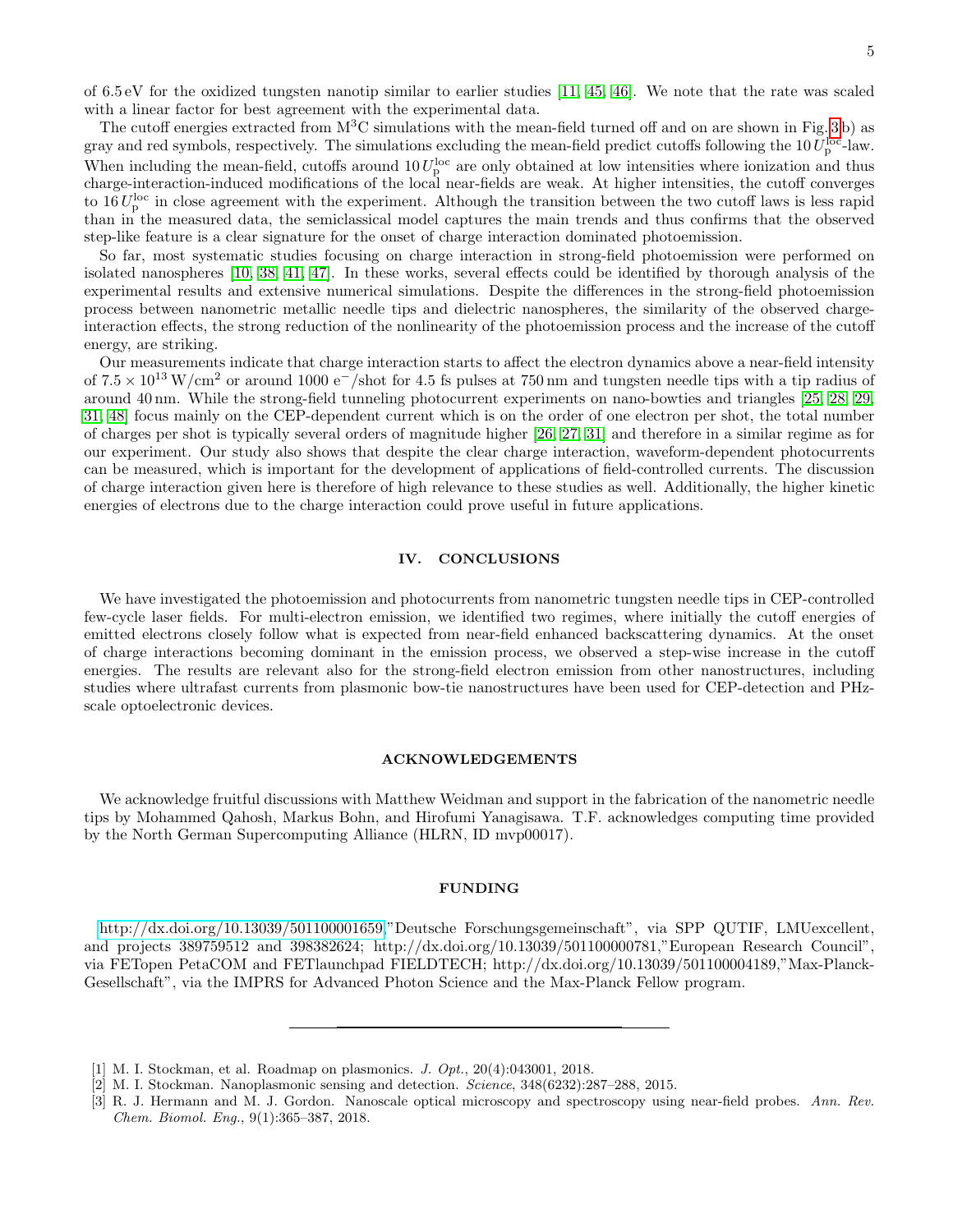- <span id="page-5-0"></span>[4] J. Langer, et al. Present and future of surface-enhanced Raman scattering. ACS Nano, 14(1):28–117, 2020.
- <span id="page-5-1"></span>[5] K. Kneipp, Y. Wang, H. Kneipp, L. T. Perelman, I. Itzkan, R. R. Dasari, and M. S. Feld. Single molecule detection using surface-enhanced raman scattering (SERS). Phys. Rev. Lett., 78(9):1667, 1997.
- <span id="page-5-2"></span>[6] A. M. Gobin, M. H. Lee, N. J. Halas, W. D. James, R. A. Drezek, and J. L. West. Near-infrared resonant nanoshells for combined optical imaging and photothermal cancer therapy. Nano Lett., 7(7):1929–1934, 2007.
- <span id="page-5-3"></span>[7] Z. Han and S. I. Bozhevolnyi. Radiation guiding with surface plasmon polaritons. Rep. Prog. Phys., 76(1):016402, 2013.
- <span id="page-5-4"></span>[8] M. Schenk, M. Krüger, and P. Hommelhoff. Strong-Field Above-Threshold Photoemission from Sharp Metal Tips. Phys. Rev. Lett., 105(25):257601, 2010.
- <span id="page-5-5"></span>[9] R. Bormann, M. Gulde, A. Weismann, S. V. Yalunin, and C. Ropers. Tip-enhanced strong-field photoemission. Phys. Rev. Lett., 105(14):147601, 2010.
- <span id="page-5-6"></span>[10] S. Zherebtsov, et al. Controlled near-field enhanced electron acceleration from dielectric nanospheres with intense few-cycle laser fields. Nat. Phys., 7(8):656–662, 2011.
- <span id="page-5-7"></span>[11] M. Krüger, M. Schenk, and P. Hommelhoff. Attosecond control of electrons emitted from a nanoscale metal tip. Nature,  $475(7354):78-81, 2011.$
- <span id="page-5-8"></span>[12] G. Herink, D. R. Solli, M. Gulde, and C. Ropers. Field-driven photoemission from nanostructures quenches the quiver motion. Nature, 483(7388):190–193, 2012.
- <span id="page-5-9"></span>[13] K. E. Echternkamp, G. Herink, S. V. Yalunin, K. Rademann, S. Schäfer, and C. Ropers. Strong-field photoemission in nanotip near-fields: from quiver to sub-cycle electron dynamics. Appl. Phys. B: Las. Opt., 122(4):80, 2016.
- <span id="page-5-10"></span>[14] P. Hommelhoff and M. F. Kling. Attosecond Nanophysics. Wiley-VCH Weinheim, 2015.
- [15] M. F. Ciappina, et al. Attosecond physics at the nanoscale. Rep. Prog. Phys., 80(5):054401, 2017.
- [16] M. Krüger, C. Lemell, G. Wachter, J. Burgdörfer, and P. Hommelhoff. Attosecond physics phenomena at nanometric tips. J. Phys. B: At. Mol. Opt. Phys., 51(17):172001, 2018.
- <span id="page-5-11"></span>[17] P. Dombi, et al. Strong-field nano-optics. Rev. Mod. Phys., 92(2):025003, 2020.
- <span id="page-5-12"></span>[18] M. Müller, A. Paarmann, and R. Ernstorfer. Femtosecond electrons probing currents and atomic structure in nanomaterials. Nat. Commun., 5(1):5292, 2014.
- [19] J. Vogelsang, G. Hergert, D. Wang, P. Groß, and C. Lienau. Observing charge separation in nanoantennas via ultrafast point-projection electron microscopy. Light Sci. Appl., 7(1):55, 2018.
- <span id="page-5-13"></span>[20] A. Feist, G. Storeck, S. Schäfer, and C. Ropers. Structural dynamics probed by high-coherence electron pulses. MRS Bull., 43(7):504–511, 2018.
- <span id="page-5-14"></span>[21] D. Hoff, M. Krüger, L. Maisenbacher, A. M. Sayler, G. G. Paulus, and P. Hommelhoff. Tracing the phase of focused broadband laser pulses. Nat. Phys., 13(10):947–951, 2017.
- <span id="page-5-15"></span>[22] E. Goulielmakis, et al. Attosecond control and measurement: lightwave electronics. Science, 317(5839):769–775, 2007.
- [23] F. Krausz and M. I. Stockman. Attosecond metrology: from electron capture to future signal processing. Nat. Phot., 8(3):205–213, 2014.
- <span id="page-5-16"></span>[24] J. Schötz, Z. Wang, E. Pisanty, M. Lewenstein, M. F. Kling, and M. F. Ciappina. Perspective on petahertz electronics and attosecond nanoscopy. ACS Phot., 6(12):3057–3069, 2019.
- <span id="page-5-17"></span>[25] T. Rybka, M. Ludwig, M. F. Schmalz, V. Knittel, D. Brida, and A. Leitenstorfer. Sub-cycle optical phase control of nanotunnelling in the single-electron regime. Nat. Phot., 10(10):667–670, 2016.
- <span id="page-5-27"></span>[26] W. P. Putnam, R. G. Hobbs, P. D. Keathley, K. K. Berggren, and F. X. Kärtner. Optical-field-controlled photoemission from plasmonic nanoparticles. Nat. Phys., 13(4):335–339, 2017.
- <span id="page-5-18"></span>[27] Y. Yang, et al. Light phase detection with on-chip petahertz electronic networks. Nat. Commun., 11(1):3407, 2020.
- <span id="page-5-19"></span>[28] M. Ludwig, et al. Sub-femtosecond electron transport in a nanoscale gap. Nat. Phys., 16(3):341–345, 2020.
- <span id="page-5-20"></span>[29] M. R. Bionta, et al. On-chip sampling of optical fields with attosecond resolution. Nat. Phot.,  $15(6):456-460$ ,  $2021$ .
- <span id="page-5-21"></span>[30] B. Piglosiewicz, et al. Carrier-envelope phase effects on the strong-field photoemission of electrons from metallic nanostructures. Nat. Phot., 8(1):37–42, 2014.
- <span id="page-5-22"></span>[31] P. D. Keathley, W. P. Putnam, P. Vasireddy, R. G. Hobbs, Y. Yang, K. K. Berggren, and F. X. Kärtner. Vanishing carrierenvelope-phase-sensitive response in optical-field photoemission from plasmonic nanoantennas. Nat. Phys., 15(11):1128– 1133, 2019.
- <span id="page-5-23"></span>[32] H. Yanagisawa, et al. Delayed electron emission in strong-field driven tunnelling from a metallic nanotip in the multielectron regime. Sci. Rep., 6(1):35877, 2016.
- <span id="page-5-24"></span>[33] H. Yanagisawa, T. Greber, C. Hafner, and J. Osterwalder. Laser-induced field emission from a tungsten nanotip by circularly polarized femtosecond laser pulses. Phys. Rev. B, 101(4):045406, 2020.
- <span id="page-5-25"></span>[34] M. M. Miranda, T. Fordell, C. Arnold, A. L'Huillier, and H. Crespo. Simultaneous compression and characterization of ultrashort laser pulses using chirped mirrors and glass wedges.  $Opt. Exp.$ ,  $20(1):688-697, 2012.$
- <span id="page-5-26"></span>[35] J. P. Ibe, et al. On the electrochemical etching of tips for scanning tunneling microscopy. Journal of Vacuum Science  $\mathcal{B}$ Technology A: Vacuum, Surfaces, and Films, 8(4):3570–3575, 1990.
- <span id="page-5-28"></span>[36] M. R. Bionta, S. J. Weber, I. Blum, J. Mauchain, B. Chatel, and B. Chalopin. Wavelength and shape dependent strong-field photoemission from silver nanotips. New J. Phys., 18(10):103010, 2016.
- <span id="page-5-29"></span>[37] W. Becker, S. P. Goreslavski, D. B. Milošević, and G. G. Paulus. The plateau in above-threshold ionization: the keystone of rescattering physics. J. Phys. B: At. Mol. Opt. Phys., 51(16):162002, 2018.
- <span id="page-5-30"></span>[38] F. Süßmann, et al. Field propagation-induced directionality of carrier-envelope phase-controlled photoemission from nanospheres. Nat. Commun., 6(1):7944, 2015.
- <span id="page-5-31"></span>[39] L. Seiffert, P. Henning, P. Rupp, S. Zherebtsov, P. Hommelhoff, M. F. Kling, and T. Fennel. Trapping field assisted backscattering in strong-field photoemission from dielectric nanospheres. J. Mod. Opt., 64(10-11):1096–1103, 2017.